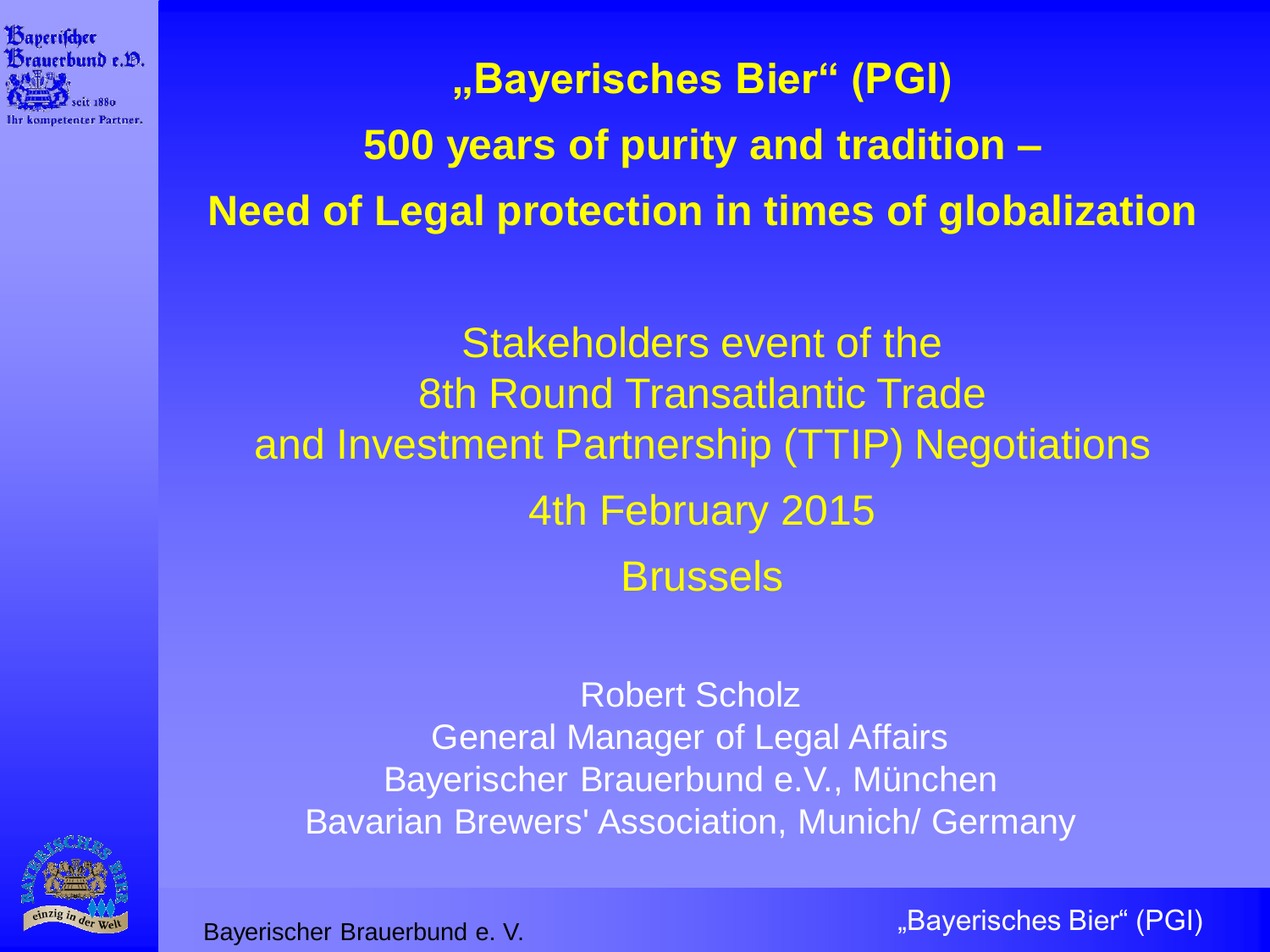

# **Number of breweries in 2013**



Bavaria 626

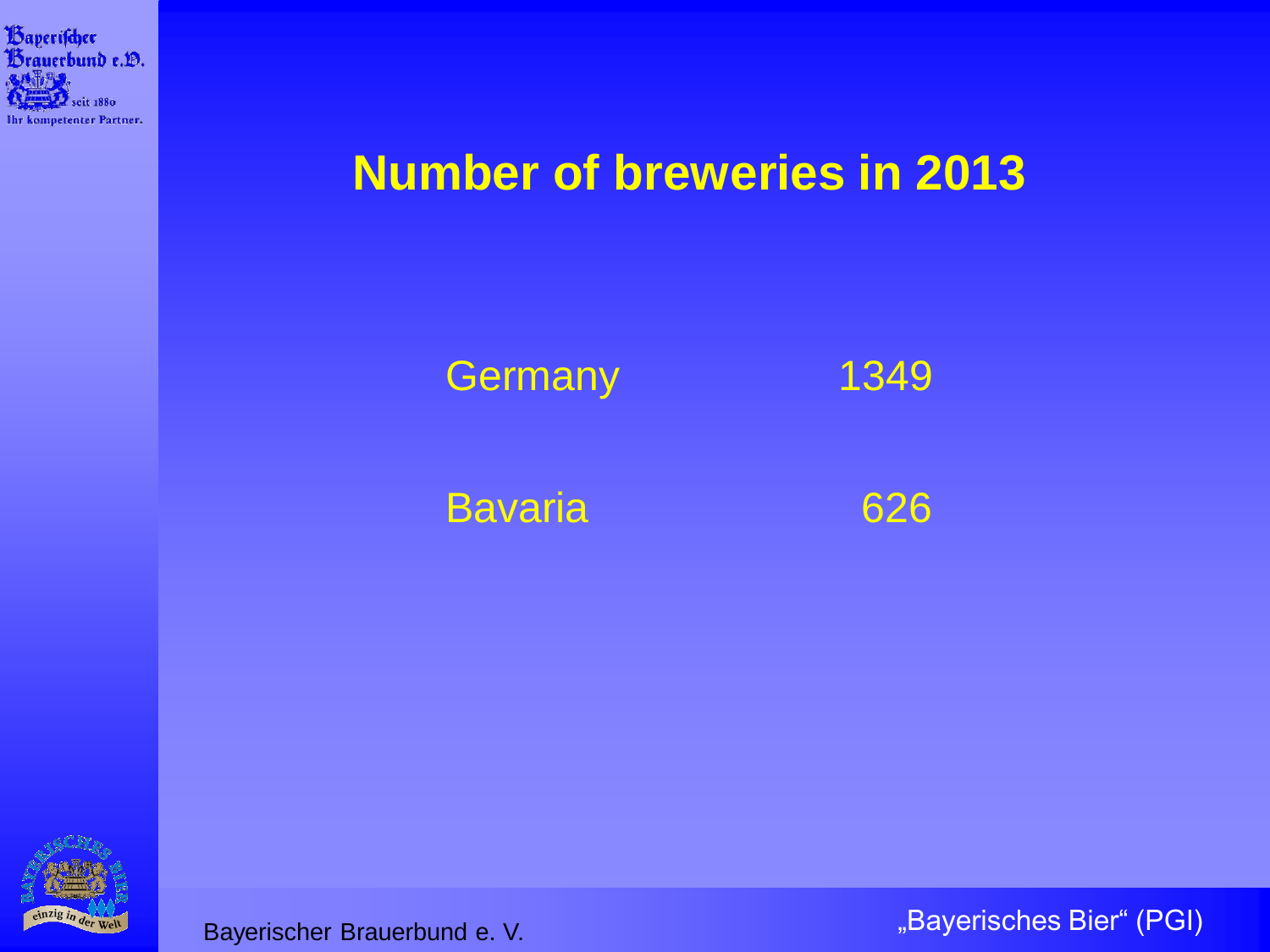



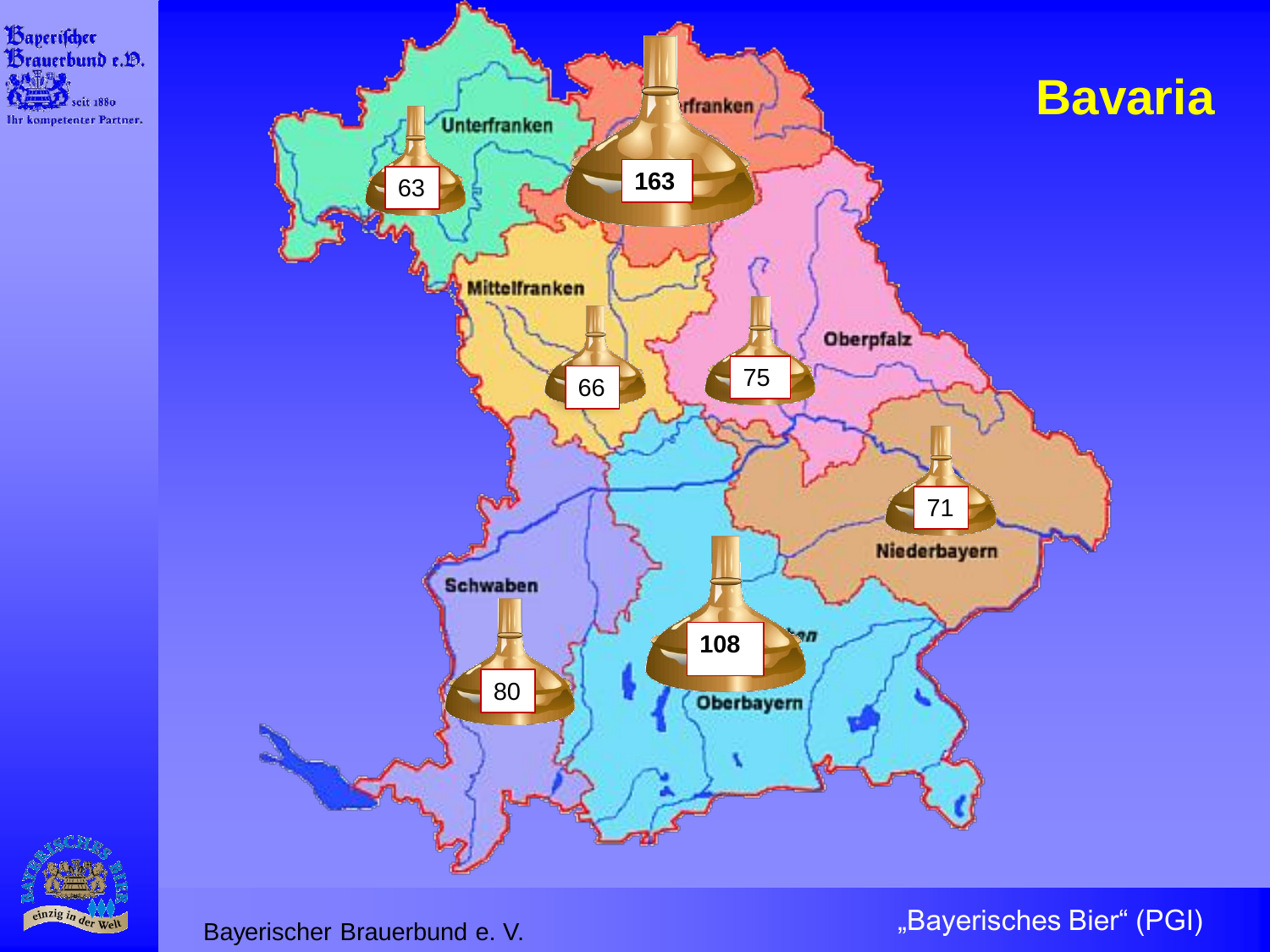

## **original text of the Bavarian purity law of 1516 "Bayerisches Reinheitsgebot von 1516"**

### **Dele das Bier fummer vfi winter auf cem**<br>Land fol gefchencke vnd pratien **w**erden

Jeem Wir ordnen/fenen/vmnd wollen/ mit Xathe winfer thamb Bayen/auff dem lande/auch in unfern Stettn un von Michaelis bip auff Georg/ainmass oder Popfpiers liber ainen pfenning!Itinder werung/ vn von fant Joze gen tag/bip auff il lichaelis / die mafs über zwen pfenning derselben werung / vnd derenden der topff ift / uber drey haller/beynachgefergeer Dene/nicht gegeben noch aufges fchencetht fol werden. Wo auch ainer nit? Meren / fonder annoer Dier prawen/oder fonft haben wiirde/fol iEr d och Das/Eains wegs hoher/Dann die maß vmb ainen pfenning fchencten/vno vertauffen. Wir wöllen auch fonderlichen/ postario allenthalben in virlern Steeten/Harchben/vii<br>auff den Lannde/3d Brinem Diet/ inerer [fiich] / dan al-<br>lain Gerften / Cannde/3d Brinem Diet/ inerer [fiich] / dan al-<br>lain Gerften / Cannde/3d Brinem Diet/genomen vii überfaren unno nichallten wurde / dem fol von feiner gerichasbrialait / daffelbig vas pier/zuftraff vnnachlaßlich/fooffe es geschicht / genommen werden. Nedoch wo ain 6 iwite von ainem Dierptewen in vnnsern Stettu Mirchen/ober aufmlande/yezüzeiti ainen Lemer piers/ zwen oder drey/Lauffen/ und wider vonteer den gemaynnen pawifuolct auffchemicten würde/dem felben allain/ aber jomme nyemandes/fol oye mafs / oder der l'opffpiers/ vmb ainen haller hoher dann oben gefert ift/zegeben/ vn/ außzeschencken erlaube vnno vnuerpotii.

Gegeben zu Ingolstadt am Georgitag 1516

*"Particularly we want that from this time on everywhere in our towns, markets and in the country to no beer more pieces than only barley, hop and water should be used. ."*

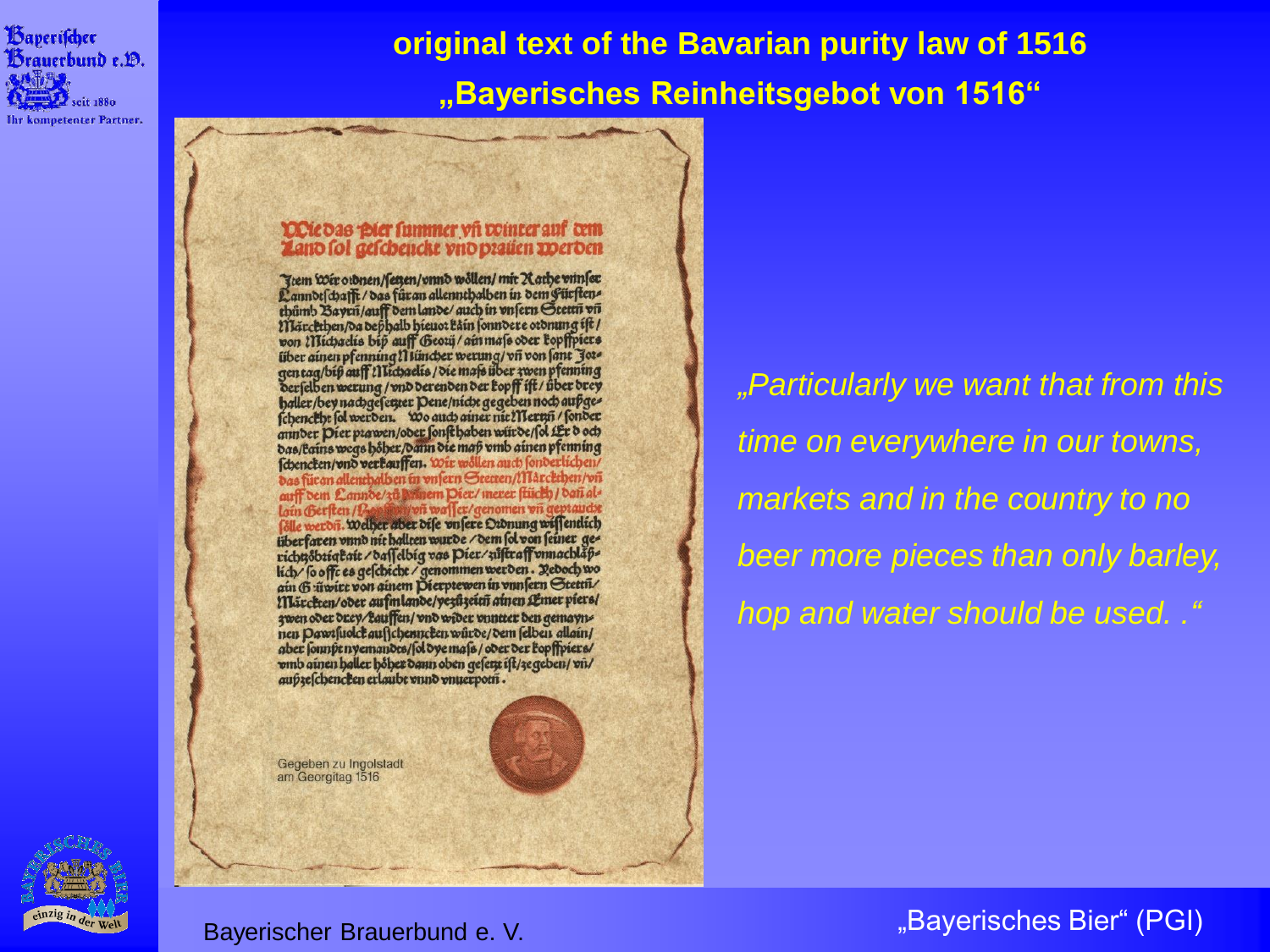

## **Water Malt**











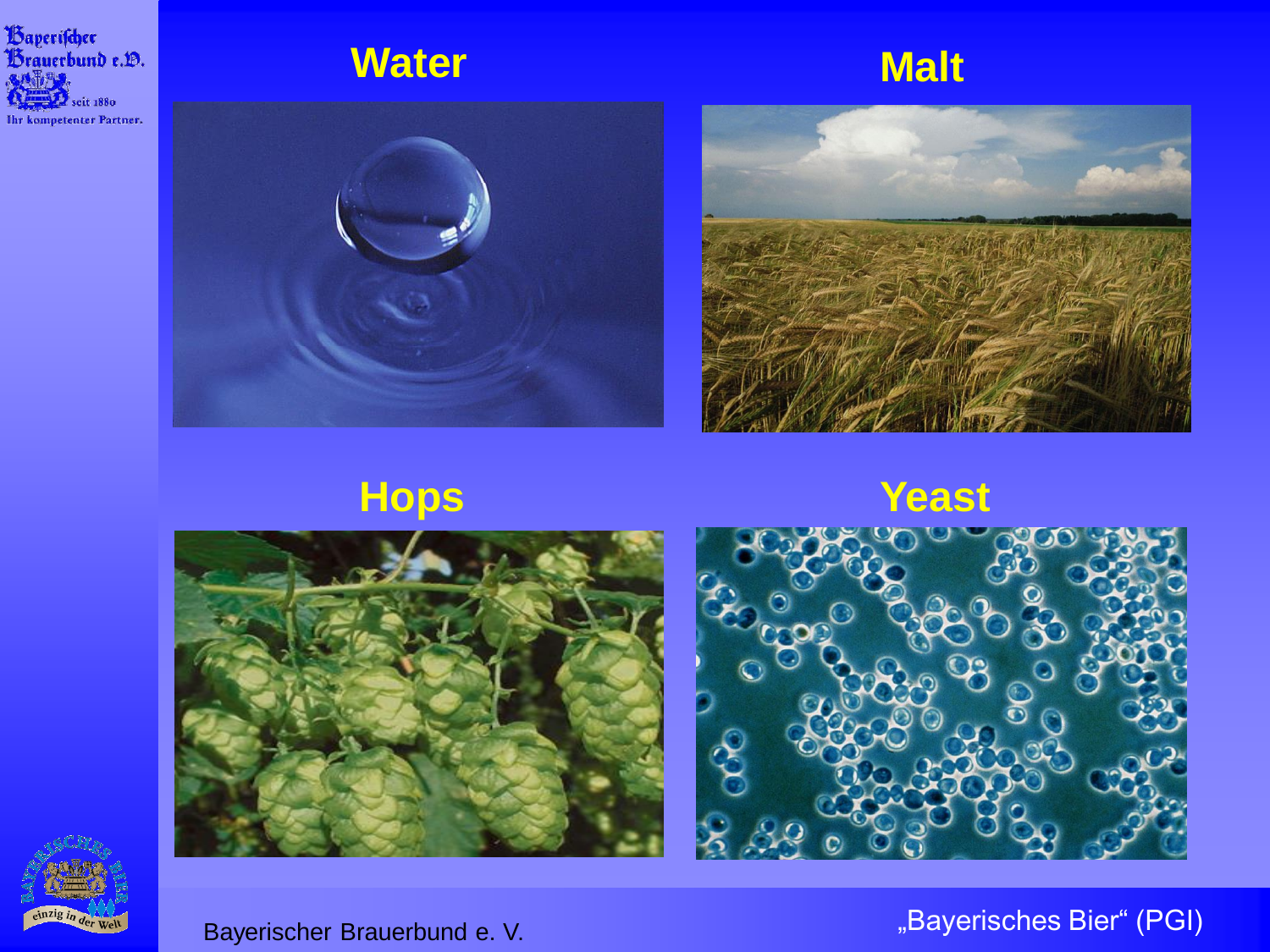

## Entwicklung der Exportquote und des Exportvolumens der bayerischen Brauwirtschaft